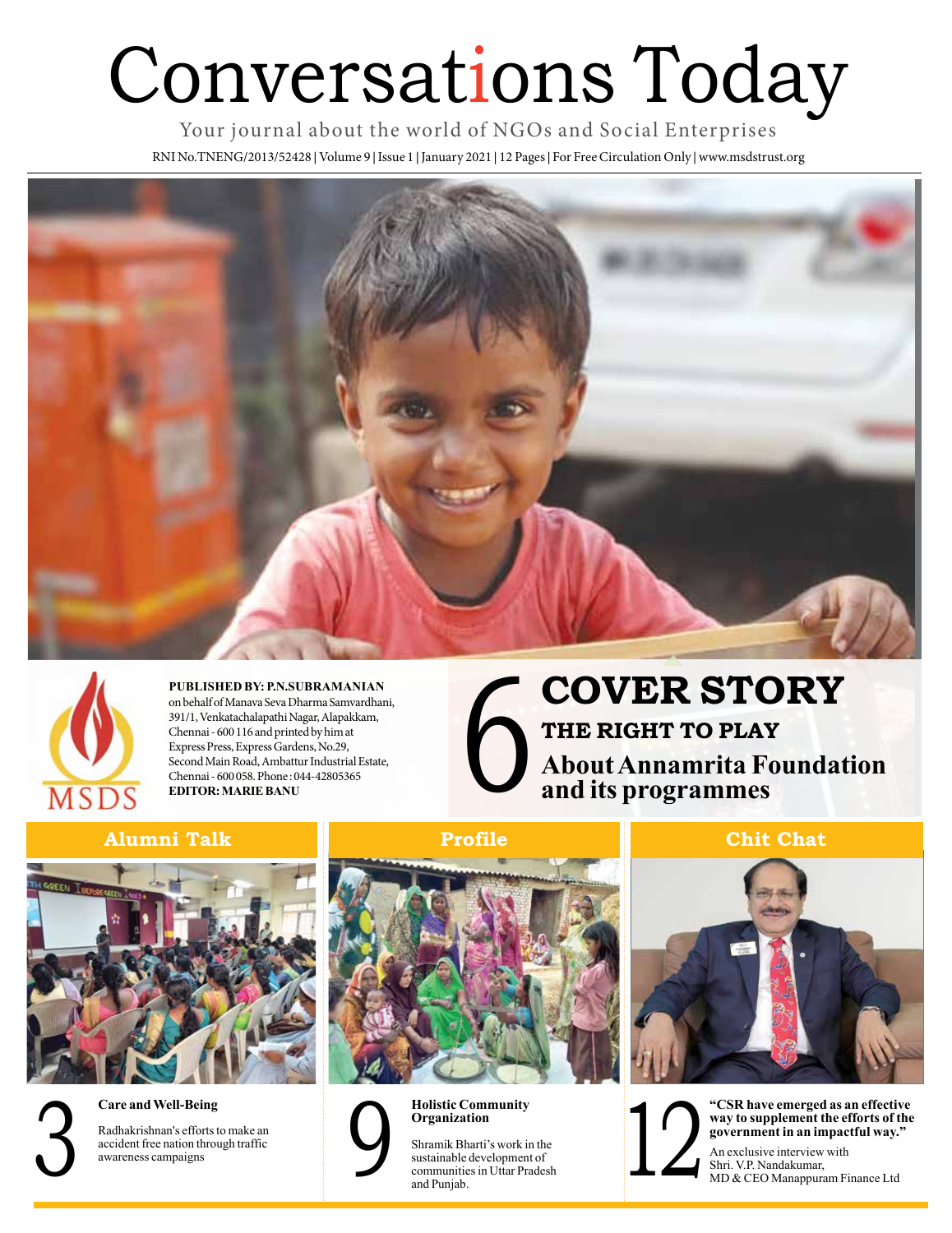### **FROM THE EDITOR**

#### **Dear Reader,**

#### *"No Religion is Higher than Humanity." -Abdul Sattar Edhi*

Humanity is an important part of life which is regressing today. We live in a world which is limitless. People can travel anywhere, see anything, experience every feeling that ever existed. Still, we are not satisfied.

One is always remembered for his or her good deeds and it is essential to understand that there is no better deed than providing services for humanitarian causes.

Serving the poor and needy is one of the greatest humanitarian help an individual can provide in his or her lifetime. It indicates that you have more than enough resources at your disposal. When we realise the fact that we are extremely lucky to have everything we desire at any point of the time we need, it opens up our minds to new possibilities.

Humanity means caring for and helping others whenever and wherever possible. It means forgetting your selfish interests and helping others at times when they need the most. You do not need a hefty bank account to contribute towards humanitarian activities. Lifting the heavy bag of an old woman is humanity, helping a disabled to cross the road is humanity, helping your aged parents in doing work is humanity; in fact helping anyone who is in need is humanity.

Every religion talks about humanity, peace and love. It means extending unconditional love to each and every living being on earth. One of the most outstanding examples of humanity has been portrayed beautifully by Mother Teresa. When we understand the importance of humanity in our day to day lives, the purpose for which we are on earth is fulfilled.

If God has made us humans there has to be some reason behind it. Let's start by doing a small of act of kindness today!

*Marie Banu*

### **EDITORIAL**

**Latha Suresh Marie Banu**

# **CANCER CRUSADER**



**D**r. V. Shanta was an Indian oncologist and the chairperson of Adyar Cancer Institute, Chennai. She was best known for her efforts towards making quality and affordable cancer treatment accessible to all patients in her country.

She was associated with Adyar Cancer Institute since 1955, and held several positions, including that of the director of the institute, between 1980 and 1997.

Known for dedicating her life to cancer research and making treatment accessible and affordable to patients, Dr Shantha played an instrumental role in the development the 12-bed cancer hospital of 1954 into a full-fledged institute with 423 beds and stateof-the art facilities today. From being a resident doctor to becoming its Chairperson , Dr Shantha's journey was remarkable for several reasons and her contribution to the field of oncology, immeasurable.

She dedicated herself to the mission of organizing care for cancer patients, study of the disease, research on its prevention and cure, spreading awareness about the disease, and developing specialists and scientists in various subspecialties of oncology.

Dr Shantha also ran an NGO, Avvai Home for orphan girls and aided institution attached to the Home in Adyar. She served as a member of several national and international committees on health and medicine, including the World Health Organization's Advisory Committee on Health.

Her work won her several awards, including the Magsaysay Award, Padma Shri, Padma Bhushan, and Padma Vibhushan, the second highest civilian award given by the Government of India. Manava Seva Dharma Samvardhanai offered her Sadguru Gnananada Award in (year) for her yeomen service in making cancer treatment affordable and accessible to patients.

We learn that she told her hospital administrators a few days before her demise to sprinkle her ashes all over the institute as she did not want to leave the hospital premises.

*na jaayate' mriyate' vaa kadaachin naayam bhuthva bhavithaa na bhooyah: / ajo nithyah saasvato'yam puraano na hanyate' hanyamaane' sareere'*

The Spirit is neither born nor does it die at any time. It does not come into being or cease to exist. It is unborn, eternal, permanent, and primeval. The Spirit is not destroyed when the body is destroyed.

Dr V Shanta will be remembered as a Cancer Crusader! We believe that her spirit will continue to guide us!

*Om Shanti!*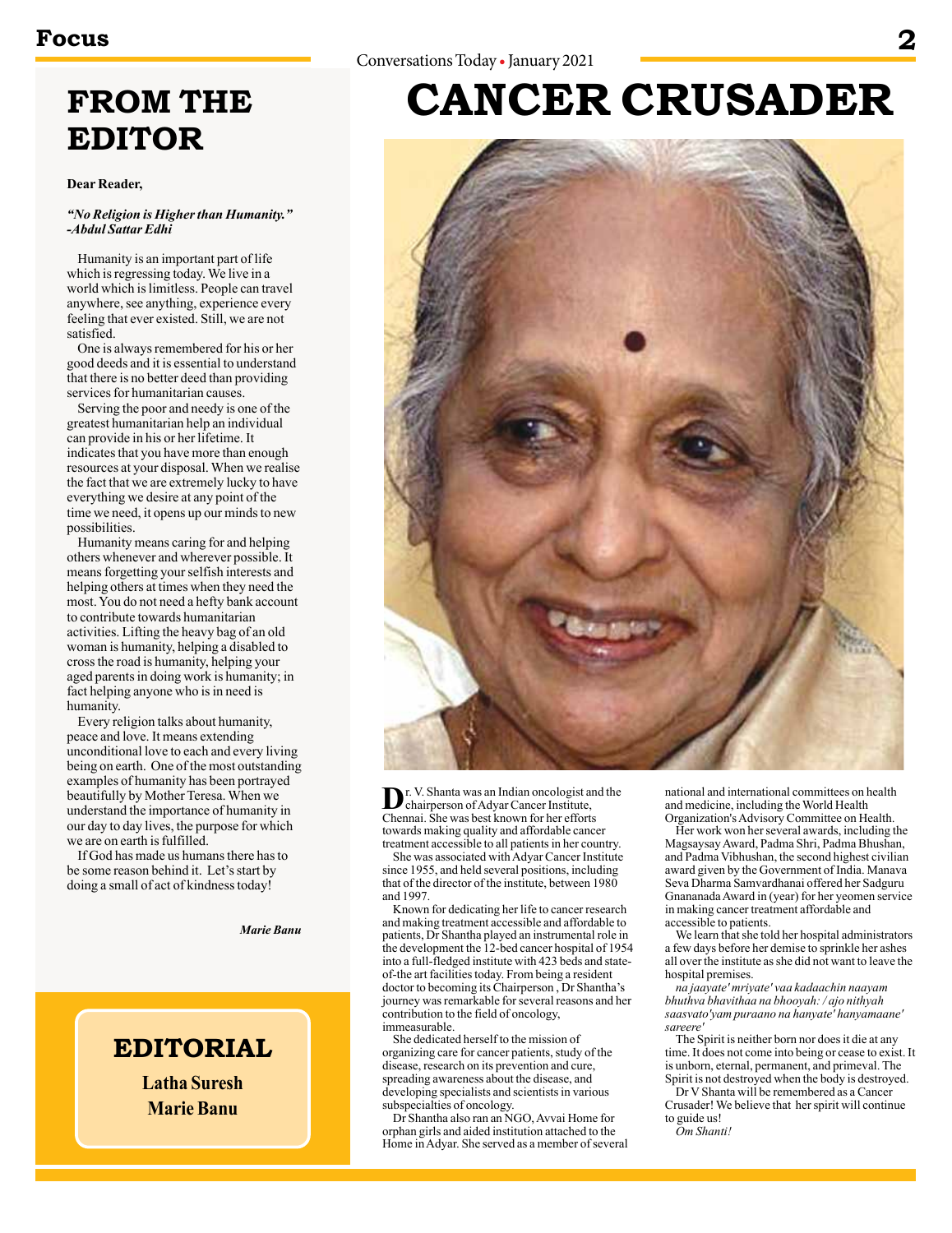# **Making the Samaritans 'Act'**

Lessons on civic sense are an integral part of a child's<br>
upbringing. As children grow and begin to realise<br>
the value of these primeiples, they also witness the the value of these principles, they also witness the obstacles in practicing what they have been taught. This is exactly what happens during road accidents. In-spite of the desire to help the victim, people step back out of fear for the consequences. "The Good Samaritan Law that protects the rights of such kind men is a breakthrough. However, I do feel disheartened that a law was needed to encourage people to show care for fellow men," says Mr Radhakrishnan, Founder of Thozhan Trust in Chennai.

As a young boy, Radhakrishnan aspired to become a civil servant. He dreamt of influencing the concept of care and concern for fellow human beings. His parents' demise affected his education and he had to work to support his education expenses. With challenges everywhere, Radhakrishnan managed to complete his graduation. The prospects of a job and higher studies and the ensuing observations in society rekindled the spirit of care in him, compelling him to act. "My friends paid my fees when I was pursuing my diploma. It was a collective effort where each one of them contributed as much as they could. While I worked hard to bring in money, their efforts helped me realise the strength of collective effort for a good cause. I was overwhelmed!" says an emotional Radhakrishnan.

Thozhan Trust was established by a group of four friends who spent time in orphanages and homes for the aged during weekends to help the needy. They registered the Trust in 2007 and began to engage themselves in different social causes. In 2013, the idea of 'Accident Free Nation' came up and the team organised group efforts to sensitise the public about how critical their participation could be in saving the life of an accident victim. "We witnessed an accident where the victim, a college student died on the spot. We, four friends, were appalled by an inactive public and how they held themselves back from becoming a part of this accident story," he reminisces.

Thozhan was founded to change this public behaviour. Their first awareness campaign in 2013 at T Nagar signal in Chennai was successful. With some commuters showing interest to volunteer for such efforts, Radhakrishnan and friends invited them to join hands. "Little did we

know that we would grow into a movement that was backed by thousands of volunteers across the state today," Radhakrishnan exclaims.

Thozhan's chain of support grew and they became more visible in the traffic signals. Weekly and weekend traffic awareness campaigns in more than 36 areas gave them the visibility they endeavoured to build to pass on the message. They became more visible in public places like parks and beaches too. Successful traffic awareness campaigns in 100 signals on same day at the same time with the help of volunteers, students' groups and public for three consecutive years  $(2014, 2015, 2016)$  was a big milestone for Thozhan. With such a dedicated team, the dream of an 'accident free nation' became their mission and the Good Samaritan Law that was passed in March 2016 to protect the rights of good samaritans who help save many lives during the critical hours, initiated a new phase of operation for the Thozhan Trust.

From 2017 to 2019, Thozhan focussed on creating awareness on the aforesaid law and training volunteers and public on the 'Golden Hour' First Aid methods. "This was very critical. To be able to help, one must know how to help and the priorities to focus on while attending to an accident victim before he reaches a hospital. This training that was organised in 75 parks was another big milestone as

we came to know about many individuals who stepped back earlier out of fear of doing something wrong. That is when we saw the role of early education in building life-saving skills," he notes.

Radhakrishnan learnt about CSIM from a friend and felt that an external source might help him evaluate his work. "CSIM did more than that. Engaging volunteers and contributions in line with work objectives was the first step and I was surprised that I could go further and strategise the same. Theoretically and practically, I began to understand the impact my organisation could create. I learnt to run Thozhan with a sustainable fund where money was invested in priority areas. I worked on principles that ensured volunteers followed what they preached," shares Radhakrishnan. Recognised by many like-minded groups, traffic department and concerned personnel, Thozhan's team of Accident Warriors not only promoted what they practiced but also initiated a chain of learning within their families and social circles.

Adding around 8,000 volunteers to their base every year, Radhakrishnan feels that his principles are not a test, rather a preliminary ground for them to see what they were insisting the public to follow rigorously. In August 2020, Thozhan organised the first ever, large

scale, digital awareness campaign in India on road safety, engaging around 2800 participants from across the country, from different age groups.

School and college students, retired teachers, senior citizens and others pledged to help accident victims. "I was heartened to see that people care about their fellow men. I am proud to see that Thozhan is helping them face their fears and insecurities," says a contended Radhakrishnan, embracing this long journey with confidence and grace.

*Shanmuga Priya.T*



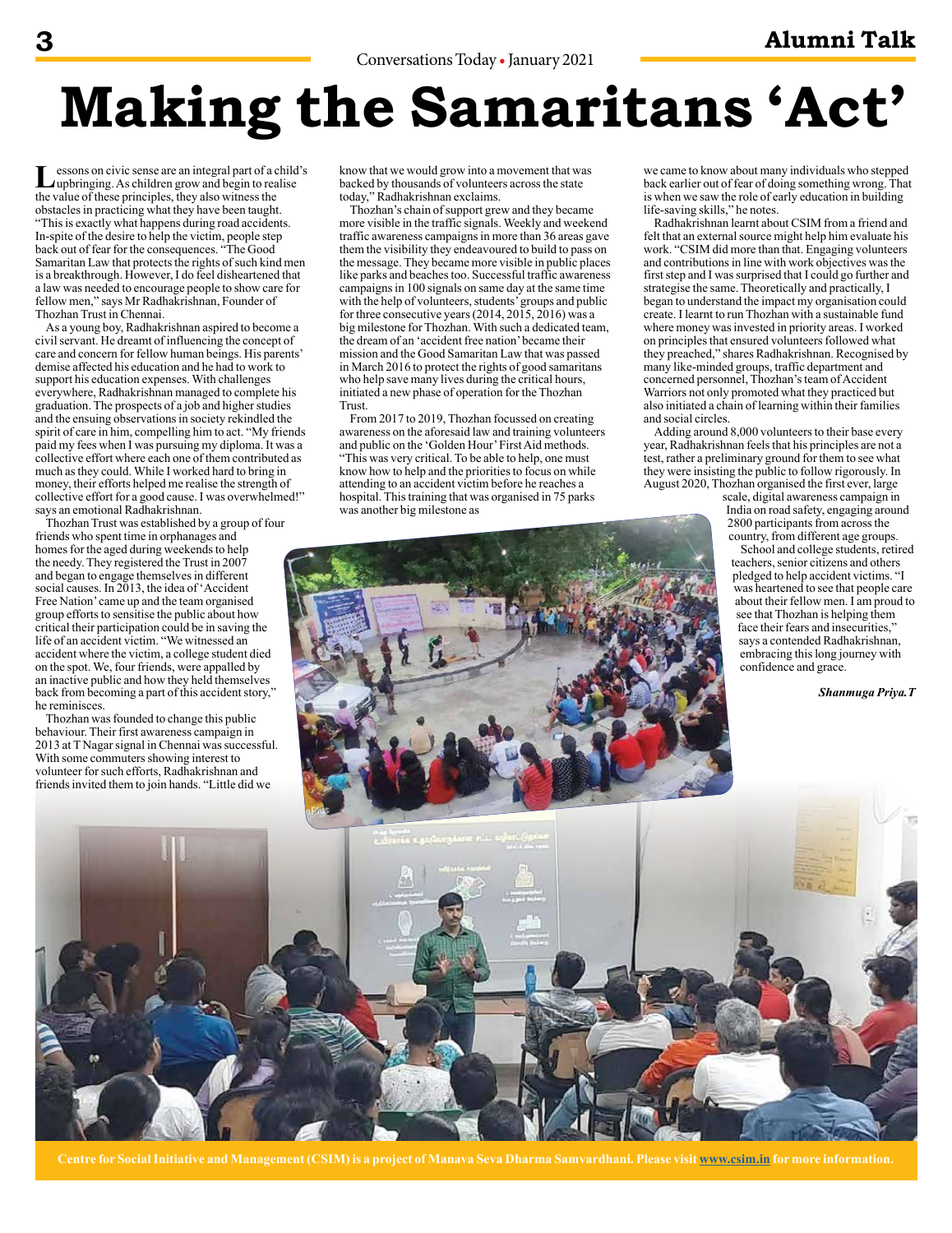# **CHANGING HUES: Awaken the Queen within**

# **Faith and Resolve – the inner strength**

Ring...ring... "Hello, Reena I am<br>going shopping this afternoon for<br>Christmas De vou want to isin me<sup>2</sup> Yo</sub> Christmas. Do you want to join me? You can help me choose gifts!" Padma said to Reena, one morning. "Yes, aunty! I would love to hang out with you. I finish college at 1:30pm. Shall we meet at the college gates? We can grab a bite to eat and go shopping!" came the excited voice of Reena. Reena was a bundle of enthusiasm and joy! So full of energy! "I hope the work-life doesn't turn her into a robot later on in life," thought Padma to herself as she went to prepare breakfast quickly.

"Aunty, I am here" yelled Reena from across the driveway as the car stopped in front of the college gates. She was sitting on a bench next to the beautiful driveway of the college along with two of her friends. Soon, she was in the car chatting about her boring sociology classes that morning and how they had to manage not to sleep during the study. They drove into one of the small cosy restaurants, which was Padma's favourite for the past two decades. "Don't think this is a small place; the food here is amazingly fresh and delicious. I used to come here quite often with my friends when I first started working." They placed their order and sat down comfortably to continue their chatter.

"Aunty, who are you buying Christmas presents for? What kind of presents are you thinking of buying?"

"Reena, it's for some friends who celebrate Christmas. Also, something that my friend from college will love to receive. She lived in India and went to settle in the USA after her marriage. She is a symbol of resilience, courage, faith, and perseverance. She has never lost hope in life despite all kinds of adversities. She has shown us how to believe in God and in ourselves. This is a way to celebrate that spirit, Reena."

"Aunty, I am amazed at the way you can see people, their lives, and continuously learn from who they are. I agree women are generally strong people inside when faced with adversity. But I want to know more about this friend. Let's have story time until our food arrives." Padma smiled, and her eyes were misty as she turned the pages of the past to reach 'Gracie.' With a sigh and faraway look in her eyes, Padma brought out the lines from her memory.

"Gracie was born Indian and grew to be an adorable, happy, intelligent child. She was keen and focused on anything she learned and therefore stood first in class right from school. Gracie did her Masters in communication studies and began to work on several projects that involved writing. She grew up in an environment at home where faith in God guided their life. She was her parents' pet, and friends loved her for her



commitment and intensity in relationships. Gracie had a happy marriage and flew to the USA with her husband, who worked and lived there. She had a baby girl after a couple of years. We never had mobile phones or WhatsApp those days. So mails and posts were the way to keep in touch. Christmas and New Year were the usual times to talk and write to each other. On birthdays we exchanged cards and wishes. I remember a few visits to India to meet her parents she had made with the little girl.

Life wasn't easy for Gracie. She also had a second child after a few years. Quite early in life, she was diagnosed with an autoimmune disease that would trouble her entire body muscle

functioning for the years that followed. There would be pain and inability to move on some days. Then there was the attack of rheumatoid arthritis of the eyes. Gracie had a full family to take care of. She also had many other complications in the body that kept adding to it. Everyday chores became tough to do. Driving, cooking, managing the home, writing, working on her projects were all a problem. Added to it, she was living in a place where she had taken up home-schooling her child. She was developing her own lesson plans and taking care of all the child's needs. She was also very good at everything she did, which made it difficult for her to compromise on anything.

With everything that pushed her to do

less, she only accepted the situation and saw spaces where she could do what she wanted. She brought out many new ways of doing home-schooling, wrote about it, and shared with many parents who were home schoolers. She carefully planned her movements and ensured that her elder daughter missed nothing due to her illness. She had made good friends who stood by her and her family. When illness gripped her to bed, she did not resist or sulk. She would take the needed rest and would be up again with the limited time to set right the house and complete her to-do list.

As days passed, Gracie had to be laid up in hospital and at home days in a row together. She had made so many friends by then that the entire community reached out and helped her. Meal plans were set, and people were supporting her during her hospital visit days. Prayers were always flowing from every quarter for her to live life with less pain. Whenever I have called her on phone, I have not heard cribbing or disheartening conversations. She would first start with, "hey! How are you, Padma? How is work and family going? Tell me about your love life" She would joke with me and pull my leg, taking me to those college days and forget about the current situation. If I mentioned about health, she would say, "Let's talk of positive things. Today I am alive talking to you, so good!" There would always be an air of faith and confidence in that voice.

"You know Reena, once I visited and stayed with her during my work travels. She was amazingly cheerful, calm with an inner courage and formidable strength. At that time, she was going through the additional challenge of taking care of her elderly mom suffering from Alzheimer's. She could not drive long distances, so the hospitals they had to go to were all around the area. I stayed with her for almost a week. She was then chatting with me happily and asking me to cook good south Indian food for her and her family. I could see the pain she went through during winters. Sometimes doctors gave her hope, and at times it would be sad news. Recently another shock of the possibility of Parkinson's setting in shook the family. Gracie also took excellent care of her mom till she breathed her last. I did not see her losing her resolve to live life fully, whatever the situation."

Both Padma and Reena had teared up. The saving grace was the waiter who came with their soup and starters. "Aunty, seeing food, I suddenly feel hungry. It smells good too," exclaimed Reena. Padma's thoughts were still fondly with Gracie.

 After two sips, Reena went back to where they left off. "I wonder what would be the life of the two girls to see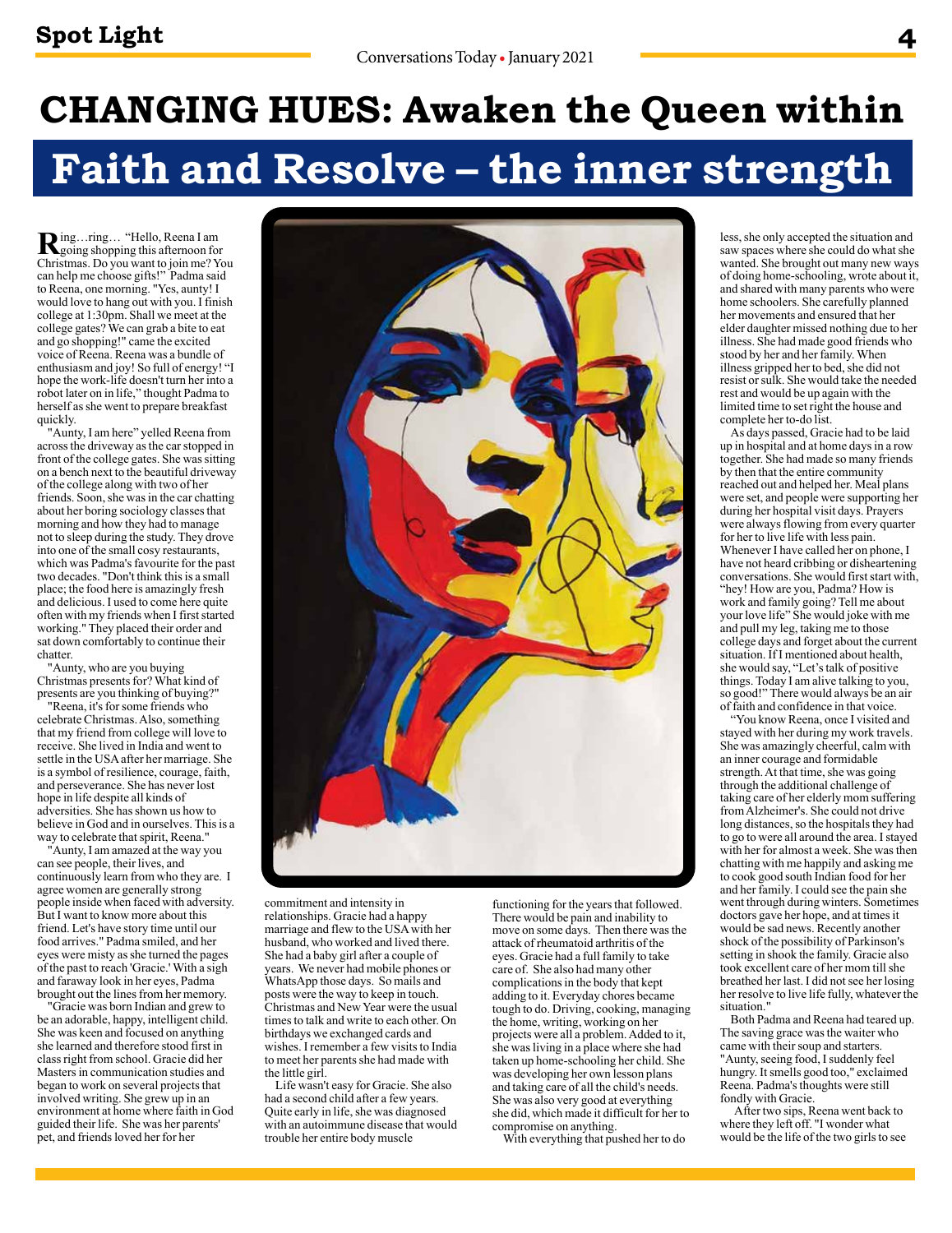#### Conversations Today • January 2021



their mom struggle."Padma's face brightened at the thought of Gracie's little daughters. "You know Reena, how beautifully they have grown to be compassionate, strong, confident, sensitive human beings. Gracie has always shown them hope and possibilities in life. Even during this pandemic, I didn't see Gracie breakdown. She was vulnerable but managed it well. The girls are a lot more independent, and the elder one does a lot of social work support

projects in various places to help the needy. Gracie has a dog who has an unconditional love relationship with her and her companion when her husband and children are out of home during the day. The faith and trust in God and the ability to seek, receive, and give help and care are evident in their upbringing."

Reena, I have heard people crib, be annoyed and irritated for many small things. This lady reminds me to be grateful to God and people in

the Universe and live a life on the foundation of thankfulness. The woman who could face adversity not just by fighting but by surrendering and standing firm with an inner resolve."

The main course arrived, but their minds were still reflecting on Gracie's life. There ensued a silence that felt uncomfortable. Reena broke the silence, "Aunty, I have heard my mom remark many times that a woman as frail and weak as she seems is actually strong and confident within. It is unfortunate sometimes the adversity in life has to bring it out than her own belief in herself." Padma nodded in agreement. "True. We wait for others to tell us who we are and for circumstances to push us to a corner to make us shine the inner light. The Universe, which gives us adversities, also knows we can handle them. We need to believe in that."

"So, Aunty, what do you want to shop for Gracie?" Reena enquired.

Padma smiled knowingly and added, "She mentioned she loved the housecoats that she wore in India, and they felt home for her. I plan something on those lines that would be Indian and remind her of the home away from home. Chalo, let's eat quickly and go do our shopping. I want to reach home before the peak hour traffic."

> *Dr. Kalpana Sampath Illustration by Deepthi Narayan and Prathiksha P*



#### *Reflect:*

- Do I allow the circumstances to dictate who I can be in life?
- Do I trust myself and know the Universe loves me enough to support me to overcome my adversities?



### **5 Spot Light**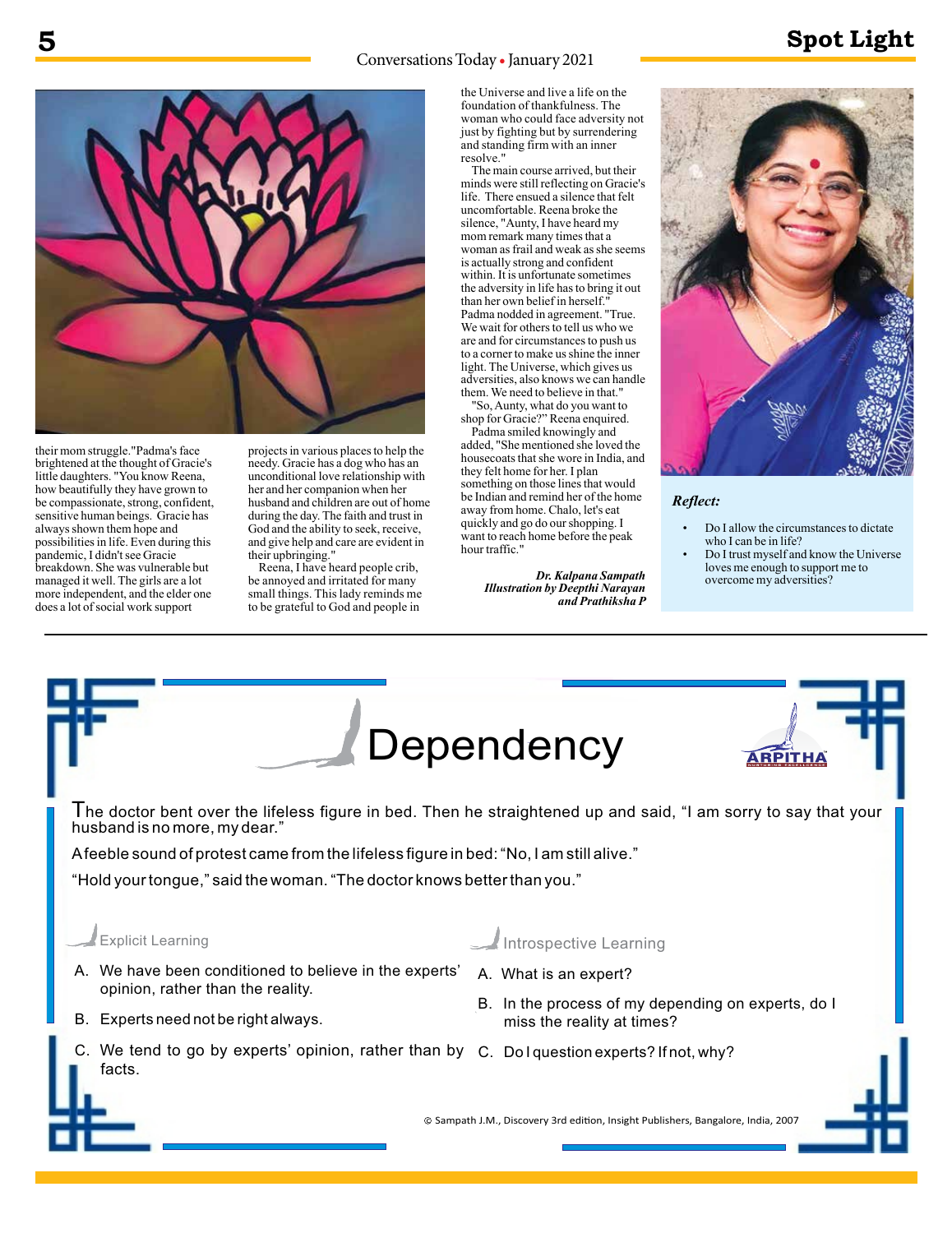**D**id you know that India holds the 94th place out<br>of 107 countries in the Global Hunger Index severity scale? This undeniably worrisome position is thanks to an underwhelming score of 27.7, which indicates acute hunger – a standing embarrassment for a country that claims to have made huge strides in development since achieving independence over 70 years ago.

 "Recent reports state that over five million children are at risk of falling in the wasting category of malnourishment, while an additional two million children are at risk of being pushed into the severe wasting category," says Anurag Bhatnagar of Annamrita, an NGO dedicated to the cause of ensuring that children do not go hungry, "In total, a staggering 14% of India's population is undernourished."

 The reports that Anurag refers to also indicate Dedicated to eliminating these worrying

"The undernourishment stats are in the public domain for comparison of status from 2004 till date, but as our presence is currently limited to 21 cities, in only 7 states, we have to go a long way to make a substantial impact on the national figures," says Anurag, "Our mid-day meal programme, which aims at improving the nutritional status of schoolage children nationwide, has been one of our most effective initiatives. Before the pandemic-induced lockdown, the recipients of our mid-day meals primarily consisted of children from urban slums, rural and tribal areas. And most of the time, the food we served was the only meal these children received during the entire day."

that India recorded a 37.4 percent stunting rate (low height for their age) among children under five, and a wasting rate (low weight for their height) of 17.3 percent. "The under-five mortality rate stands at 3.7 percent," he adds, "At this rate, the number of severely under-weight and wasted children is expected to increase by 268,767 and 166,342 respectively in just a few more years." statistics, Annamrita began its journey in 2004, by feeding mid-day meals to just about 900 students in Mumbai. Today, the organization operates 21 kitchens across seven states, and serves up to 12 lakh meals per day. "Since our inception, we have already served more than 3 billion meals across 6500+ schools of Andhra Pradesh, Haryana, Maharashtra, Delhi, Rajasthan, West Bengal, and Jharkhand," Anurag says.

 In partnership with other NGOs, Annamrita has carried out multiple surveys on the impact of midday meals on attendance and the cognitive abilities of children.

And they've found some interesting results. "We've seen a huge improvement in children regarding attendance, sports participation, better STEM results, and fewer cases of children fainting in schools due to hunger," says Anurag.

 Although the NGO doesn't track the progress trajectory of individual students, schools that Annamrita partners with have reported many success stories, on a regular basis. Part of this reportage also includes sharing attendance records on a monthly basis — records that have revealed an encouraging improvement in school attendance thanks to mid-day meals.

 One of the factors that made the midday meal scheme effective and an astounding success is the inherent simplicity for donors to reach out and contribute. "Individuals could make a donation on our website with just a few clicks," says Anurag, "We set a very low threshold for donation at just Rs 750 —the cost of meals for an entire year for a child.

Another factor in our success is our excellent network of volunteers, staff, and donors across India – all of whom continue to be deeply invested in our anti-hunger programs."

 All these strides notwithstanding, Annamrita's biggest success story was scripted in the aftermath of the COVID-19 pandemic. "On March 25, when the nation came to a standstill to contain the spread of the pandemic, hundreds of thousands of people lost access to income, resources, and daily meals,' said Anurag, "At this point, the Annamrita Foundation decided to leverage its kitchens across the nation to deliver healthy and hygienic meals to those stranded by the lockdown."

 That initiative was the start of something new — Project Annamrita Karuna — a COVID-19 relief initiative that has, till date, delivered more than 2 crore cooked meals and 6 crore dry ration kits to migrant and poor families impacted by the lockdown.

 "As an NGO in India with a robust network of donors, partners, and volunteers, we are delivering hygienic and nutritious meals to emergency medical teams, patients and their relatives, quarantined families, underprivileged children, and daily wage laborers in multiple states. We follow strict adherence to WHO guidelines on maintaining social distance and personal hygiene while sourcing, preparing, and delivering food," says Anurag, "With the support of State Government bodies, Corporate, Institutions and well informed individuals, our food donation campaign has been able to replace hunger with hope across India."

 Although NGOs like Annamrita have been ceaselessly performing yeomen service via their anti-hunger programs, estimates suggest that at the current rate, it could well take between 23 and 50 years to completely eradicate hunger in India. "The only way to reduce the consequences of this monumental challenge is by safeguarding and promoting access to nutritious, safe, and affordable diets to the vulnerable populations of our country," Anurag says.

 "Considering the long-term effects of the COVID-19 pandemic looming over us, we intend to collaborate with various State Governments to fight pandemic-induced disruption and hunger by efficiently supplying nutritious food," says Anurag. The plan of course, he says, is to improve nutritional status and coverage of the organization's recent Kit of Joy initiative over the next few months.

In a post-pandemic scenario, Annamrita will fall back on its main objective — increasing enrollment in schools, reducing malnutrition, and ensuring education for all by increasing their mid-day meal reach from 1 million daily meals to 3 million daily meals by 2025.

"We are in the process of expanding our reach to more Indian states and improving the impact in the states we are currently operating," he adds, "We hope to extend absolute food security to underprivileged communities and rural school children in the next 10 years. " With a presence in seven states and an expansion plan in the works, Annamrita is plotting further expansion into the North East and Eastern geographies, aside from branching out into other states as well as expanding to more cities and towns in states that Annamrita is currently serving.

*To know more about how you can help fight India's growing battle with hunger, please visit https://annamrita.org/get-involved.php* 







# **REPLACING HUNGER WITH HOPE**



### *The Annamrita Foundation feeds lakhs of school children across India, enabling higher attendance in schools and breaking the vicious cycle of hunger and illiteracy.*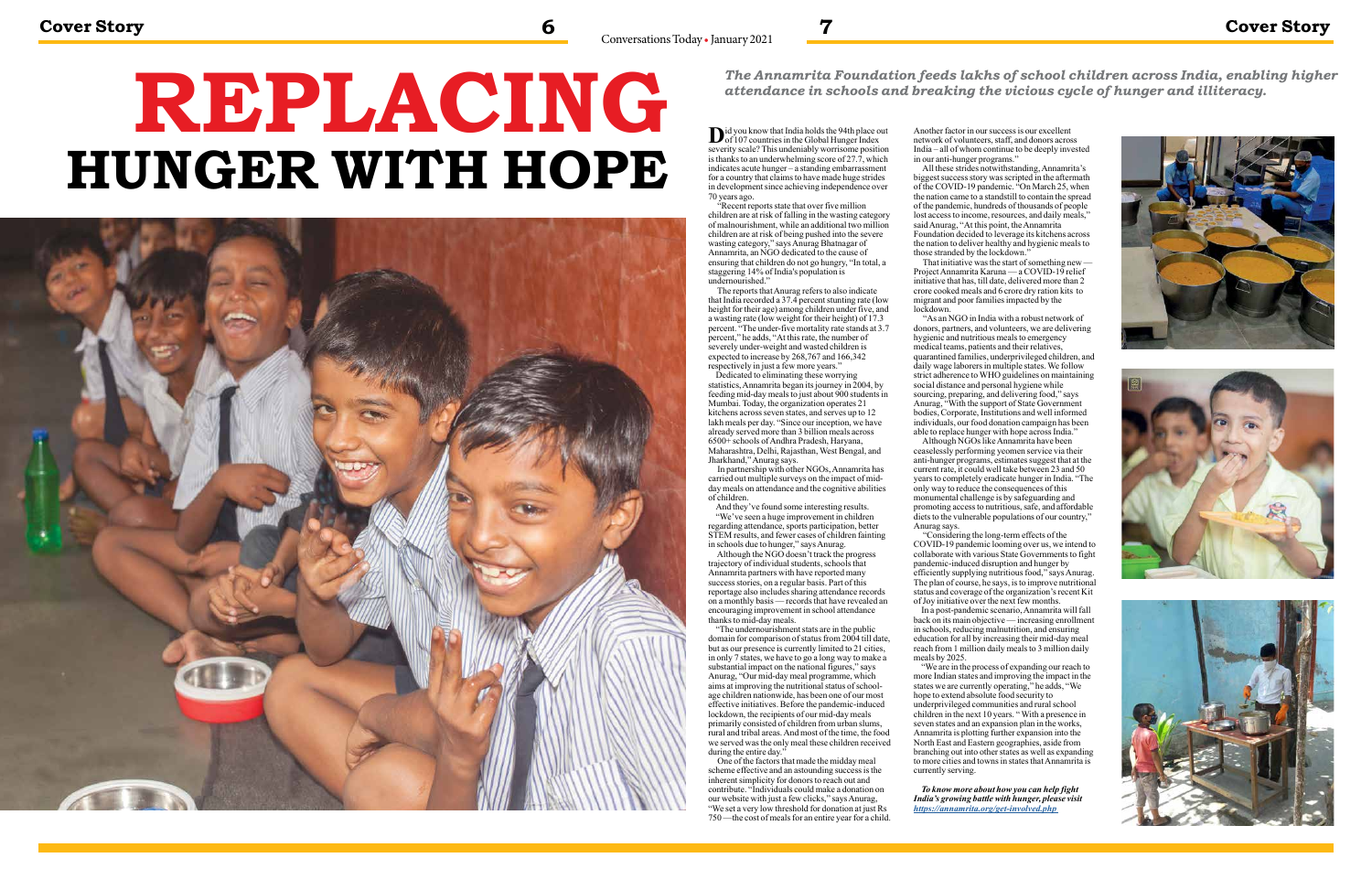## **Dear NeW-I, my child has a chronic illness...**

*The NeW-I app offers a safe space for parents of children with chronic and life-threatening illnesses to process their journey .*

**66** As a mother, I wished we could have exchanged places."

In a single sentence, Noorlela Abdul Hamed sums up the years spent watching her son Irfan go through a childhood of tubes inserted into his body, medical tests, blood transfusions and eventually, the removal of his spleen at age six.

This, as she also juggled financial difficulties coping with Irfan's medical bills, work, and caring for her other children and family members.

Now 18, Irfan was born with thalassemia major, a life-threatening blood disorder that leads to serious anemia. Severe cases can lead to organ damage, which can be fatal.

Positive and forward-looking by nature, Noorlela's sunny demeanor belies the considerable challenges she had to navigate while caring for Irfan. "I have parents who stay together with me, then I have other children...the youngest who's having asthma as well, my step mom was having a stroke then my dad who was just a cancer survivor...A lot of things happened," shares Noorlela, who goes by Lela.

She adds: "Of course I don't want to see my son suffering. It's very painful. [Irfan] needs blood [transfusions] for the entire of his life. Because he has no spleen now, he needs antibiotics until the end of his life."

Caregivers, she notes, often do not know whom they can turn to and trust with their feelings. "Sometimes they keep it to themselves. You know, you think you can swallow alone but at the end of the day, you choke." says Lela.

It is this group of parents that NeW-I, a cyber counselling tool in the form of a mobile app, seeks to help.

#### **CAREGIVER EMOTIONS THROUGH A NEW EYE**

Developed in Singapore by a team of researchers from Nanyang Technological University (NTU), NeW-I, or Narrative e-Writing Intervention, is currently being tested as a pilot funded by Temasek Foundation under its SMF Research Grant Programme.

Over four weeks, participants pen their thoughts in short writing exercises on the app, which are structured to help them reflect on their caregiving journey and process their emotions, with input from a counsellor.

Participants' entries are compiled and edited into an illustrated digital "legacy book" at the end of the exercise, which serves as a memory of their thoughts, feelings and experiences of caring for their child.

Currently, the NeW-I team works with Cerebral Palsy Alliance Singapore, Club Rainbow (Singapore), KK Women's and Children's Hospital, Muscular Dystrophy Association (Singapore) and Rare Disorders Society (Singapore) to bring participants onboard the pilot.



According to the NeW-I team, typical challenges faced by parent-caregivers of children with chronic life-threatening illnesses include psychological distress and emotional pain regarding the diagnosis, feelings of loss and grief on a daily basis as they cope with their child's deteriorating health, financial concerns and the struggle to dedicate time to their relationships with their spouses and family members.

They may also unintentionally neglect their other healthy children, while frequent communication with healthcare teams may cause anxiety and distress if they do not feel sufficiently engaged in making care decisions for their child, shares Dr Oindrila Dutta, Co-investigator of the NeW-I research team.

As Associate Professor Andy Ho, Principal Investigator of the research team, puts it, "The quality of care patients receive is only as good as the quality of health of their caregivers.'

The app aims to provide psycho-social support and useful resources to parents, while giving them an opportunity to reflect on their journey — time they otherwise might not carve out for themselves amid the day-to-day demands of caregiving.

Through the pilot, the researchers are collecting data, including examining the design and feasibility of the app and monitoring outcomes. Outcomes of the pilot so far showed that after completing NeW-I, parents report an improvement in their quality of life, overall spiritual well-being, their inner sense of meaning and peace and feel more optimistic about the social support that is available to them. They also report reduction in their caregiver burden.

The findings of the pilot could help inform potential larger-scale implementation of NeW-I in the future, thereby being available to, and supporting more parent-caregivers in

Singapore.

Some 54 participants have enrolled and completed the pilot, among them is Lela.

#### **A LEGACY OF LOVE**

Lela had found solace in writing a letter about her grief over unexpectedly losing her younger son Zikry a few years ago. The pain and shock of losing Zikry

had been a powerful one. "I can't describe it in words but the nearest I can say it's like you are tearing your own skin and you are pouring salt on the broken skin," says Lela.

On hearing that Lela had found writing to be a good outlet for her feelings, a social worker from Club Rainbow encouraged her to write about Irfan in the NeW-I app, to document her experience as a caregiver to a child with a chronic and life-threatening condition.

In writing about her years caring for Irfan, Lela focused on the positive moments — the positivity she has tried to instill in Irfan in dealing with his condition, the special moments they share together over meals and holidays, the loving support of her husband and mother in managing the ups and downs of her journey.

"I've always felt that every day is a special day. Spending time alone with him is important. Sometimes we do go out, spend our time together, like [we are] dating. All these important moments are very precious," she says.

The experience of writing on NeW-I was a cathartic one. "After I pour everything out, of course I feel more stronger. I feel like oh, I've been through all this.

"I can see that, I'm strong, and it really comes out as a beautiful story. And I really will keep [the legacy document] for the rest of my whole life," says Lela.

Although Irfan is now old enough to manage his health well, Lela has her moments of worry. "Yearly, Irfan must go through the MRI. So that's also a very crucial point. They are looking for any change in size of the organs," she explains.

"That's the worst fear. If he goes off before me. I can just be thankful for the precious moments that I have with him. He's a good boy," she says.

Pausing as she becomes emotional, she continues: "I think he is strong enough to be where he is today. As a mother, I only can pray for the best."

Having cared for Irfan all these years, she understands the emotional weight borne by parents like her, and urges parents to always seek a listening ear. When you are at the stage of time, when you are having this problem, a lot of things will mess up your brain. But this app will help you to tone down," she notes.

Irfan, for his part, is proud of how Lela has raised him to come to terms with his condition. "There was one point of time I also realised I couldn't be the same as others even though I tried my hardest," says Irfan, a polytechnic student.

"My mum always motivates me, reminding me that even when people are given disabilities, they will also be given special strengths that other people don't have," he says. "I feel very appreciative of my mother, for putting all this effort just to take care of all of us. I feel very blessed to have her as my mum.

Lela, reflecting on her journey, says the NeW-I app summarised everything "in a very beautiful manner".

"Growing up with Irfan like this, I don't find it as a burden. I feel maybe it colours my life beautifully, that I have experienced all sorts of things together with him," she says.

Irfan adds: "To parents who have children with such conditions, don't give up on your children, because even though they are special in their own ways, they are still able to do great things in the future."

#### **ABOUT NEW-I**

NeW-I, or Narrative e-Writing Intervention, is a cyber-counselling app for parents of children with chronic and life-threatening conditions, developed by a team from Nanyang Technological University. Over four weeks, participants pen their thoughts on the app, which helps them reflect on their caregiving journey and process their emotions with input from a counsellor. Their entries are compiled into an illustrated "legacy book" at the end of the exercise, which is intended to provide solace after their child's passing. The app is being implemented as a pilot funded by Temasek Foundation under its SMF Research Grant Programme.

*A story by Our Better World (the digital storytelling initiative of the Singapore International Foundation*  www.ourbetterworld.org

**8**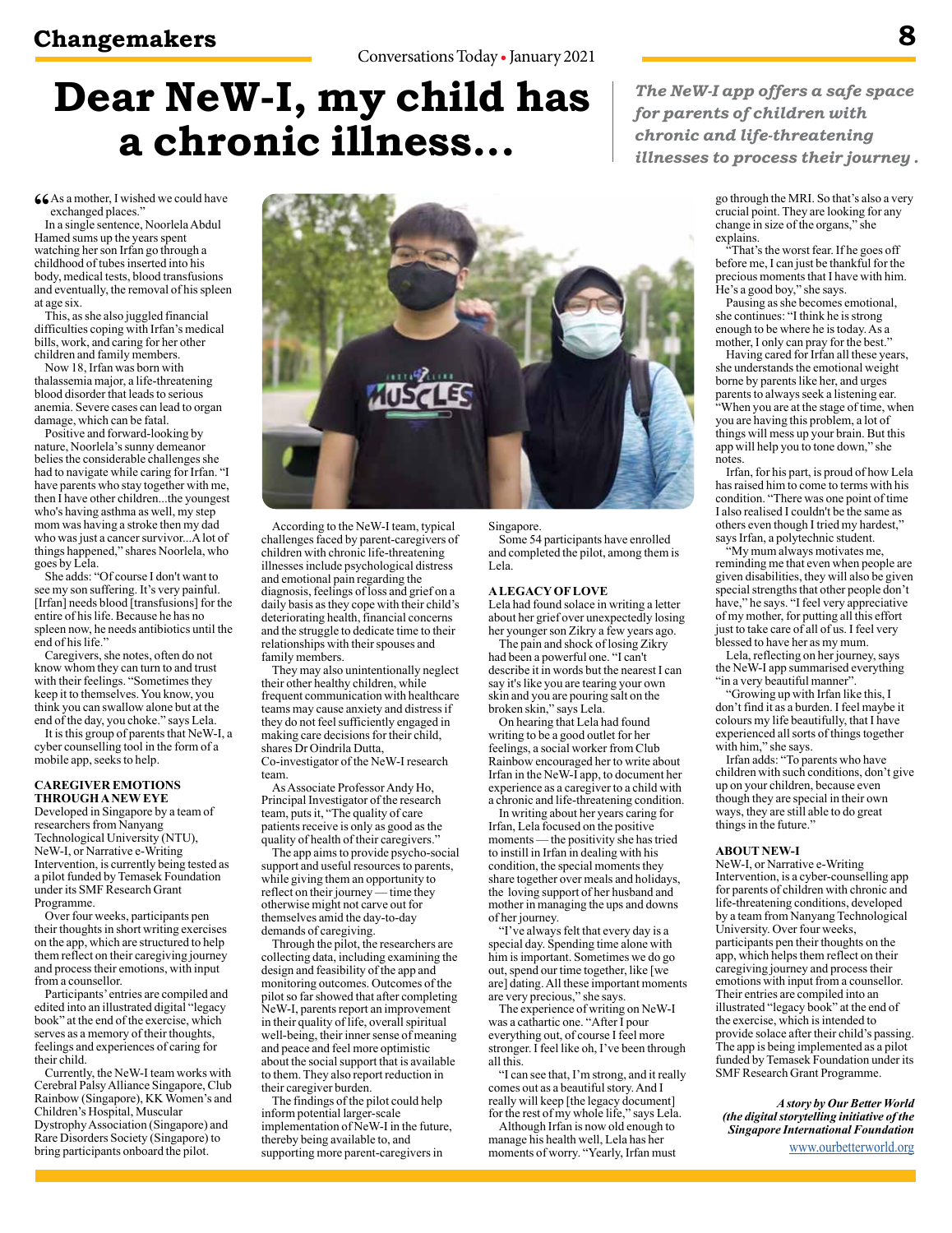### **9 Profile**

# **HOLISTIC COMMUNITY ORGANIZATION**

Once known as the Manchester of<br>the East for its prolific textile and<br>labour industries Kampushes labour industries, Kanpur has

traditionally been the centre of labour movements. However, towards the end of the 20th Century, the textile industry faced a total collapse and the workforce found themselves starting their lives all over again. It is in this context that in 1986, Ganesh Pandey, who was actively involved with textile mill trade unions since his youth, started Shramik Bharti, a grassroots development organization. His vision was "Sustainable living with equal opportunities for all". Over the past three decades Shramik Bharti has grown into a community-development behemoth, helping rural and urban communities organize themselves into self-help groups, pursue alternative livelihoods, attain water and foodsecurity, adapt to renewable energy, and increase literacy levels through promoting education.

#### **Community Organization**

Women's Self-Help Groups (SHG) are at the core of Shramik Bharti's work in the sustainable development of communities in Uttar Pradesh and Punjab. These SHGs engage in microfinance, financial literacy, innovative agriculture, leadership development, as well as in the promotion of local crafts and artisanship. In Uttar Pradesh alone there are over 20,000 women members of SHGs. In Punjab, 11 SHGs have come together to form a craftsmanship company named Virsa Woman Crafts Pvt. Ltd. Another eight SHGs formed the "Umrutsur Food Pvt. Ltd." A food processing company that sells organic foods.

#### **Waqt Ki Awaz**

A community radio station, Waqt Ki Awaz 91.2 FM was formally registered in 2013 to broadcast programs on a wide range of topics including socioeconomic development, water security, gender equality and local governance among other things. The unique feature about this community radio is that its programs are all conducted in local dialects of rural Uttar Pradesh. It caters to an audience of 5,00,000 listeners from 300 villages in Kanpur Nagar and Kanpur Dehat districts of Uttar Pradesh. Heading this radio station is Radha Shukla, a social worker, who is also the most popular voice on it. She trains youth to bring in stories, prepare scripts, produce and broadcast programs as well.

#### **"Solar Didi"**

Pushpalata Rathore, a.k.a Gudiya, is a young widow who came to live in her parental village of Hadha in Kanpur in 2010. A mother of two, she had been hustling, taking tuition-classes for children, cycling 15 kms to be a tailor



and earning enough to support herself and her children. In 2013, when Shramik Bharti introduced training sessions for "solar-mechanics", as a part of their larger renewable energy mission, Gudiya approached them and expressed an interest to be trained in what is a largely male-dominated profession. She now installs solar lights and fumeless cook stoves in the villages surrounding her home, and also looks after the maintenance and repairs of solar equipment, earning the popular title, "Solar Didi".

Shramik Bharti undertakes the installation of solar street lights, home lighting solutions, solar lantern charging stations, and installation of solar micro grids, A/C grids, irrigation pumps, and smokeless cook stoves. Their green skill training programs help youth such as Gudiya to acquire skilled trades.

#### **Water Security Program**

Shramik Bharti promotes equitable and efficient water management through capacitating communities and the local governments (Panchayat) in the development of Water Security Plans. They help in bringing to the fore, water security issues in the Gram Panchayat Development Plans. They help build rain water harvesting structures, recharge wells, rejuvenate and clean ponds.

#### **Natural Farming**

Since 2015 Shramik Bharti has promoted Zero Budget Natural Farming. Natural farming has been able to improve natural resource use-

efficiency as well as rekindle the interest of small and marginal farmers in pursuing farming and food production activities. A bouquet of activities lend themselves to this purpose such as kitchen gardens, community seed banks, model farms, processing and storage facilities.

#### **Allied Agriculture Activities**

Backyard Poultry and goat rearing has emerged as simple yet effective means of nutrition and additional income to marginalized households. Mainly managed by landless women SHG members, each household is provided 20 local breeds of chicks or 2 pregnant female goats respectively. Some beneficiaries get entrepreneurial with their poultry or livestock, making some additional income to support their households. Mushroom farming is also promoted, with seeds, materials and training provided by Shramik Bharti.

#### **Other Holistic Programs**

Since 2008 Shramik Bharti is working towards building a supportive environment to achieve change in behaviour related to sanitation and hygiene such as handwashing behaviour.

They are also working towards strengthening infrastructure and improving teaching skills of teachers of government primary schools in Uttar Pradesh & Punjab. Through capacity building of volunteer educators, innovative teaching learning materials are introduced in 21 Government schools in 4 districts of Uttar Pradesh &

in 12 villages of Punjab. Aanganwadi centres in Uttar Pradesh & Punjab are also improved to create a fun learning atmosphere for pre-school goers. Shramik Bharti is engaged in mobilization & capacity building of Gram Panchayats in Uttar Pradesh. Additionally, Community Grain Bank, a community-owned initiative is playing a crucial role in ensuring food security.

CEO Rakesh Kumar Pandey says, "The communities in which we work are marginalized, exploited by markets, political parties, religious leaders, the system at large. Gaining the trust of the community is itself a huge challenge. Further their risk-taking ability has become negligible or zero, so when it comes to persuading them shift to sustainable practices (for example to natural farming or use of renewable energy etc.), it becomes even more challenging.

As for the current global pandemic, Mr. Pandey says, "There have been sweeping changes in funding for such interventions. A large part of our donor fund was moved to the PM Cares Fund. Added to this is the recent change in FCRA to receive grants from Foreign / International Organisations. It has drastically reduced inflow of international funds for NGOs."

"At Shramik Bharti we are and will always be committed to ecologically sustainable human development. We will continue to build capacities of deprived communities to improve their quality of life", says Mr. Pandey as he signs off.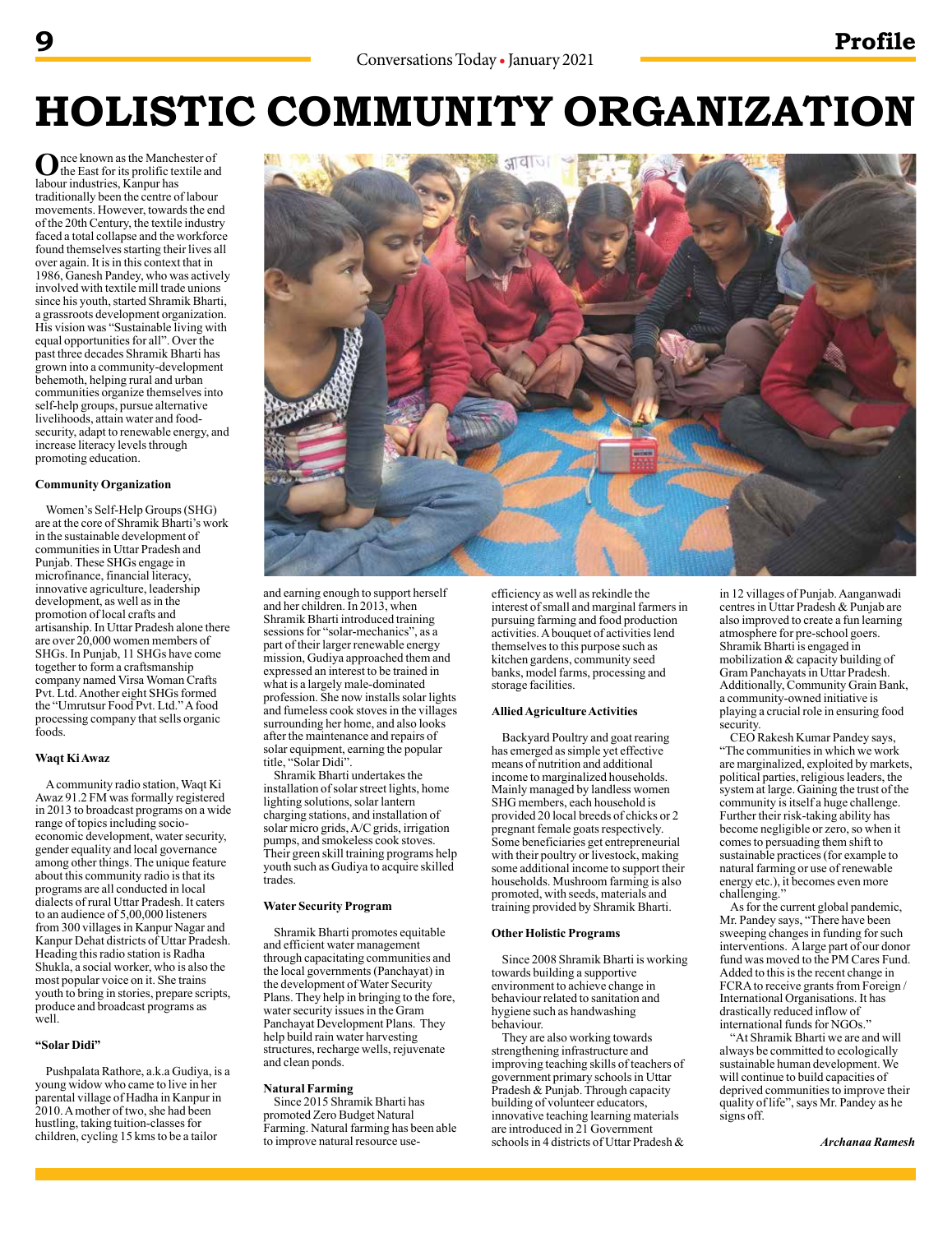# **POVERTY – SEEING VS RESOLVING**

**P**overty is multidimensional issue,<br>which cannot be defined or seen under specially selected parameters. The World Bank's poverty definition says, "A person is considered poor if his or her income level fall below some minimum level necessary to meet basic needs." It sets this minimum level, or international poverty line, as living on less than \$1.90 a day. This standardization is termed as Extreme Poverty by World Bank, but extreme poverty is more than just a number. USAID defines extreme poverty as "the inability to meet basic consumption needs on a sustainable basis. People who live in extreme poverty lack both income and assets and typically suffer from interrelated, chronic deprivations, including hunger and malnutrition, poor health, limited education, and marginalization or exclusion."

In last two decades global development agencies have classified poor as active poor, ultra-poor, extreme poor and so on. Changing definition of poor is not changing the definition of poverty but is creating a separate segment, who is poor? Defining is one aspect and designing policies to bring equality or to curb down poverty is another side of the story.

It is known fact that policies can be made on the basis of some evidence and evidence need verifiable facts and data. The larger problem than defining poverty is resolving poverty, data is being collected from the set of effected population and is used by researchers to bring out statistical references. Data is collected by various agencies including government and civil society organizations to help analyse issue and then design solution to handle poverty. The data help researchers and development organizations to prove or disprove their hypothesis.

The above backdrop is set to make readers understand the fact that too much data is collected for any large poverty eradication project, or any other issue of social sector development. Now, let me bring another aspect of this. WHY THIS DATA COLLECTED IS NOT SOLVING PRIMARY ISSUES?



In democratic political establishments, development policies are designed to deliver benefits to large section of society. Successful development projects and learnings therein can then be translated into policies or programs.

The complexity of poverty is for policy makers and not for the people who are living in it. People living in deprived situation know effective solutions for their problems, as they know the cause of it. Policy-makers try to solve it from a distance, hence try to design general solutions for poverty, making it 'FIT FOR ALL'. From the Governance and implementation point of view, the solution for poverty elimination need generalization with some commonality. But this is because we often see poverty as a project and try to define it in convergence to fund allocated by government or other international organizations. It gets a good fit, due to the fact that anything and everything can be intelligently

hooked up with poor and deprived communities.

Another important phenomenon related to data collection in social sector domain, especially with regard to poverty eliminating projects, is not keeping poor at the core of policies while designing them. Data is collected keeping the problem at core, as we see, observe and define it. While making policies, we often leave out poor community as implementers of projects, we see them as beneficiaries with no role to play in devising solutions. Data collected is used for proving any hypothesis or doing analytics, while the need is much more.

The solution to poverty starts with understanding it, defining it, creating effective solutions, designing program/ project around effective solutions, implementation of activities and then realizing the full potential of the project. Governments and implementing organizations are doing this for quite long time, and the data proves it all.

From 1.9 billion people (36% of world population) living in extreme poverty condition in 1990, we were 730 million (9.9% of world population) in 2015.

Theoretically it is like this - convert idle land to agricultural land, farmers are encouraged to grow crop, get their produce aggregated, add value to their produce, sort, pack and sell it in the market; as a result, all in the value chain will earn an income and government will gain taxes out of this business thereby adding value to our national income. This increased income can support farmers and their families through better financial services or products, improve agri-infrastructure, strengthen value chain enablers and create more conducive ecosystem for the sector.

Seems easy, right? Well, it is not as easy as it sounds though. Previously, MDGs and now SDGs are designed to solve this daunting global issue. Countries where natural resources are idle and non-convertible to other income generating resources, need seed funding even to make these already available resources work for their economy. There is high probability of imposing already set definition of 'poor' and 'poverty' to deprived economies and also dump the solutions to solve it. Who will look into the customization of these solutions for the host economies?

In the process, all stakeholders including development practitioners, policy advocates, political parties, administrators etc. have to be careful about the allocation of free resources from developed nations to these vulnerable economies. There is a chance of allocating free funds towards large unhidden agenda of mobilizing natural resources for some specific reasons. Therefore, countries need to be vigilant and have to do cost-benefit analysis of all long term as well as short term ideas imposed by donors and multilateral development organizations.

*Dr. Agyeya Trippathi, PhD.*



Centre for Social Management (CSIM) is a unit of Manava Seva Dharma Samvardhani (MSDS). It is a learning centre that promotes the concept of social entrepreneurship.

### **Centre for Social Initiative and Management**

**CSIM offers training and consultancy to social enterprises** – for-profits and non- profits to facilitate them to apply successful business practices and yet retain their social mission. It also offers training and hand holding support to prospective social entrepreneurs and enable them to launch their social initiatives.**www.csim.in**

Ms. **Marie Banu** Director, Chennai @ 9884700029

Mr. **Ramesh Balasundaram**  Director, Bangalore @ 9845211311

Mr.**K L Srivastava** Director, Hyderabad @91- 9912656112

#### **Contact Persons:**

Dr. **Madhuri. R** Head, Coimbatore, @ 91-9840222559

Dr. **Agyeya Tripathi**  Head - North & NE India @ 91-8058662444

Mr. **Sandeep Mehto,** Head – Hosangabad, @ 91-96696 77054

CSIM also facilitates **Social Accounting and Audit** for social enterprises, CSR projects, and NGOs through Social Audit Network, India (SAN India).

For further information, please contact: Ms.**Latha Suresh**  Director, SAN, India @ 92822 05123. **www.san-india.org**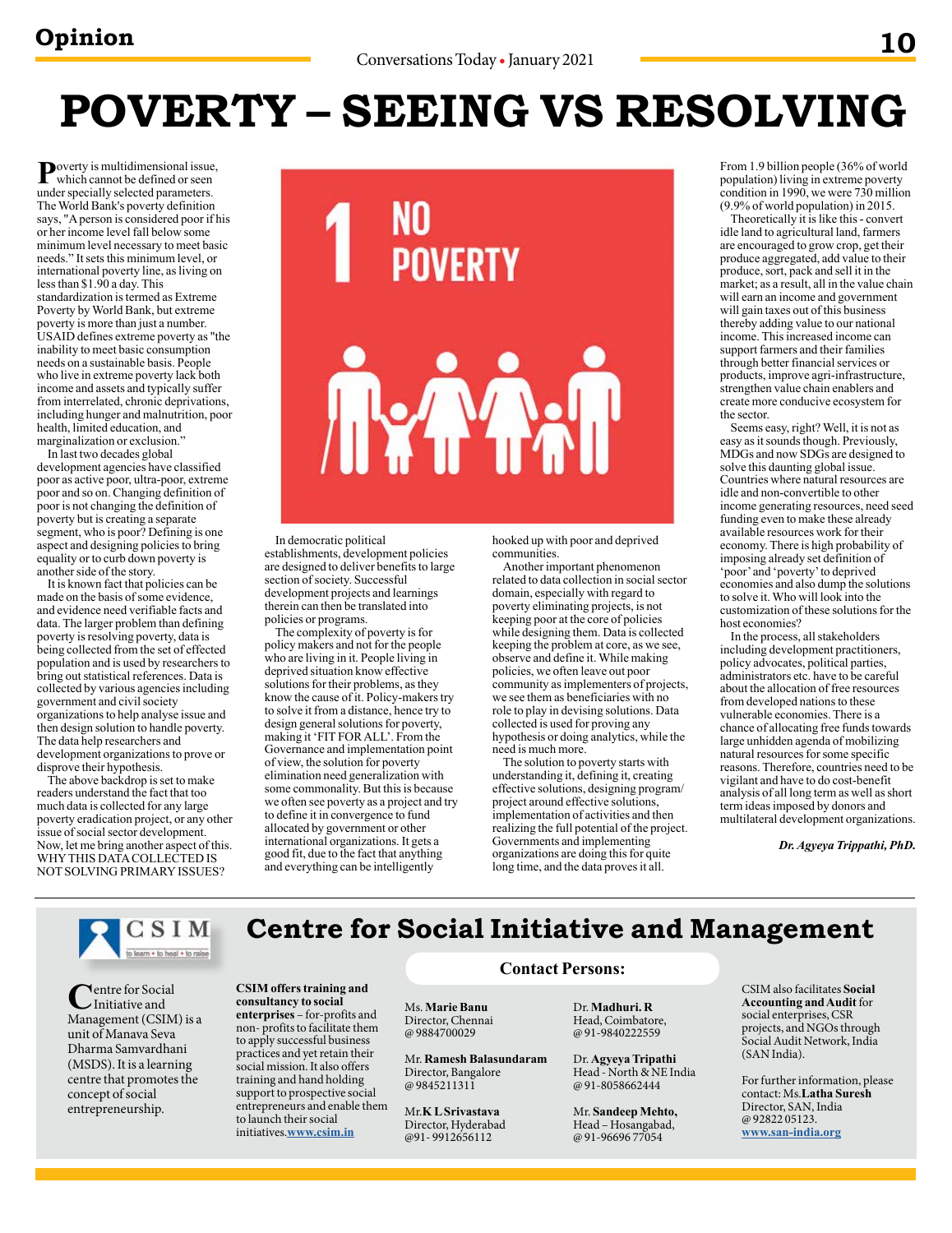$\mathbf{I}$ 

# **EMPOWERING WOMEN AND CHILDREN FOR A BETTER FUTURE**

# **MADURAI-625 014.**  $1000$

**O**rganizations supporting women fairness in wages and with the opportunities have spent many years putting women's rights at the forefront of their missions. One such organisation is Grace Peter Charitable Trust based out of Madurai.

Grace Peter Charitable Trust is a nonprofit and non-religious voluntary organization established in 2000 by a team of committed individuals. It is a premier partner with GiveIndia and Give Foundation, World Health Organizations, GlobalGiving, U.S.A., Milaap, Guidestar and many other organizations.

The trust has been actively functioning for last 20 years servicing in its path of development intervention for the poor and needy hailing from both rural and urban areas.

The Trust has aimed to achieve the maximum result for the development of target beneficiaries living in Madurai and other districts of Tamil Nadu. It currently works in 92 villages in Madurai focusing on creating an empowered and equal society that enables the less privileged to live with dignity irrespective of caste, colour, language, and religion.

Since its inception, Grace Peter Charitable Trust has created small business opportunities for more than 800 poor women. Sewing Machines,

Training in tailoring, Designing, management and technical skills were offered to women. Er P.Pandiaraju, Director of Grace Peter Charitable Trust says, "We have given Job Training in Computer Courses for more than 350 poor women with placement assistance so that they can make a good career for themselves and become financially independent".

Grace Peter Charitable Trust is diverse and has wide-ranging interventions that includes education, child health care, environment protection, health, gender related issues and economic empowerment of women. So far, 22,240

poor people living in Tamil Nadu have benefited from the Trust activities.

Sharing more about the Trust and its future plans, Er P.Pandiaraju says, "Our main motto underlines our future plan, i.e. to make rural India healthy and prosperous. We propose to embark on more 'Women Empowerment Programmes' that will not only enhance the growth of the rural women, but also bring cheer in the faces of Rural Women. We propose to adopt more children educational schemes that will bring more rural children into the educational stream and decrease the number of school drop-outs. We want to extend schemes that will benefit the HIV/AIDS affected children too. We will also bring a scheme that will make Rural India clean and dust free".

The Trust organises events every month. and distributes nutrition food for the identified Children on this occasion.

Sharing stories of people who have benefitted from the resources provided by the Trust, Er P.Pandiaraju says "Many women face personal issues they are the sole bread winners of the family. With the help of sewing machines and kits provided by us, many women and widows have managed to start their own tailoring units. Today many of them are successful and earn enough to take care of themselves and their children."

"Sudha, one of the Trust's beneficiary, is working in a good company and has a regular job. We had trained her in basic Computer science. Like Sudha, we identify students in our school networks

and provide them with training according to their talents and interests."

Over the years, Grace Peter Charitable Trust has conducted several awareness programmes for Farmers, Students, Women and Girls, and the Public awareness programs on Environment, Biodiversity, Climate Change, HIV/ AIDS awareness, Water, Sanitation and Hygiene Awareness and COVID-19 safety and precaution.

During the COVID-19 lockdown period, several families were affected financially due to loss of job leading to no household income. To help those vulnerable and in distress, Grace Peter Charitable Trust distributed essential grocery and sanitation items.